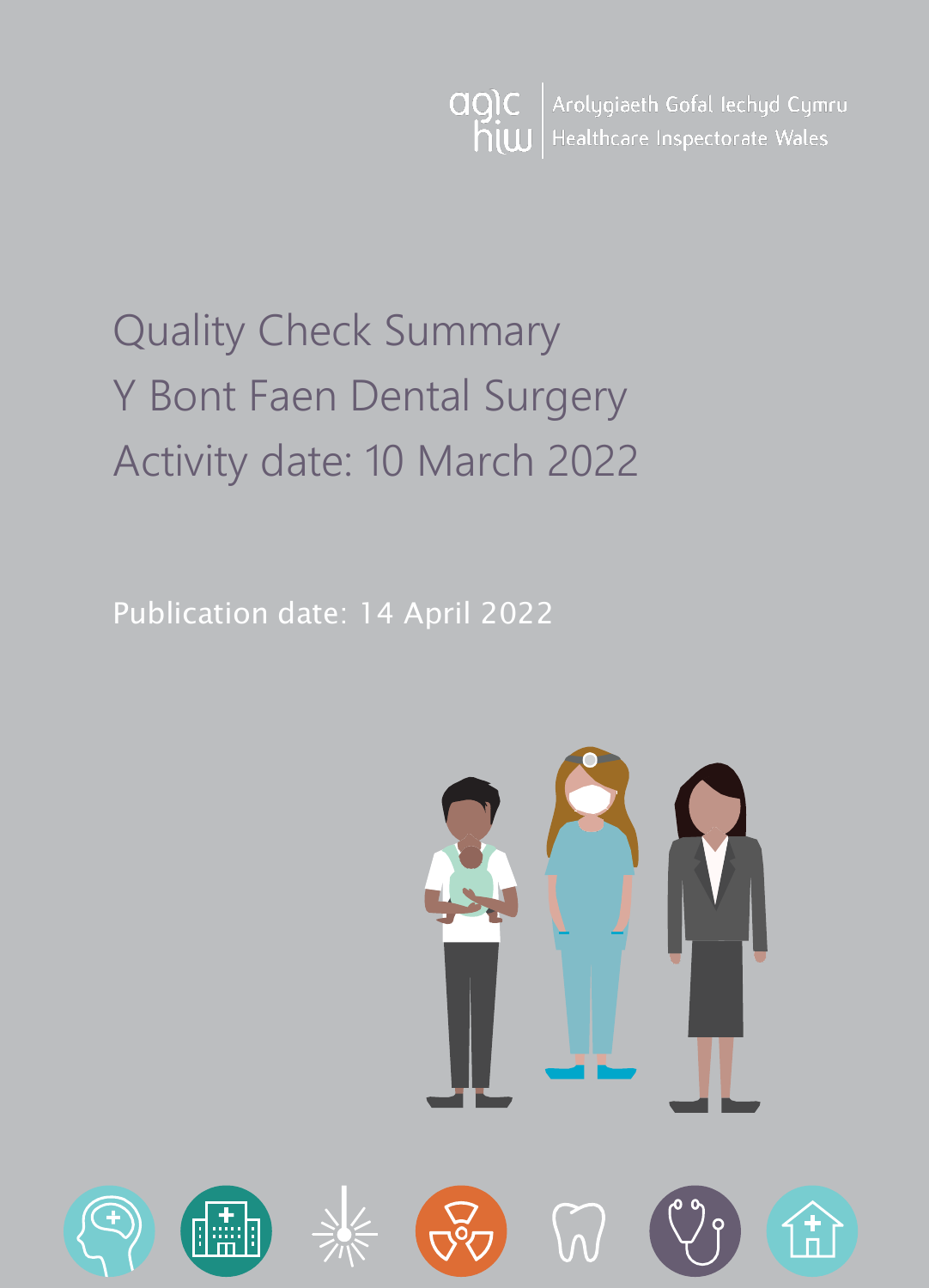This publication and other HIW information can be provided in alternative formats or languages on request. There will be a short delay as alternative languages and formats are produced when requested to meet individual needs. Please contact us for assistance.

Copies of all reports, when published, will be available on our website or by contacting us:

In writing:

Communications Manager Healthcare Inspectorate Wales Welsh Government Rhydycar Business Park Merthyr Tydfil CF48 1UZ

Or via

Phone: 0300 062 8163 Email: [hiw@gov.wales](mailto:hiw@gov.wales) Website: [www.hiw.org.uk](http://www.hiw.org.uk/)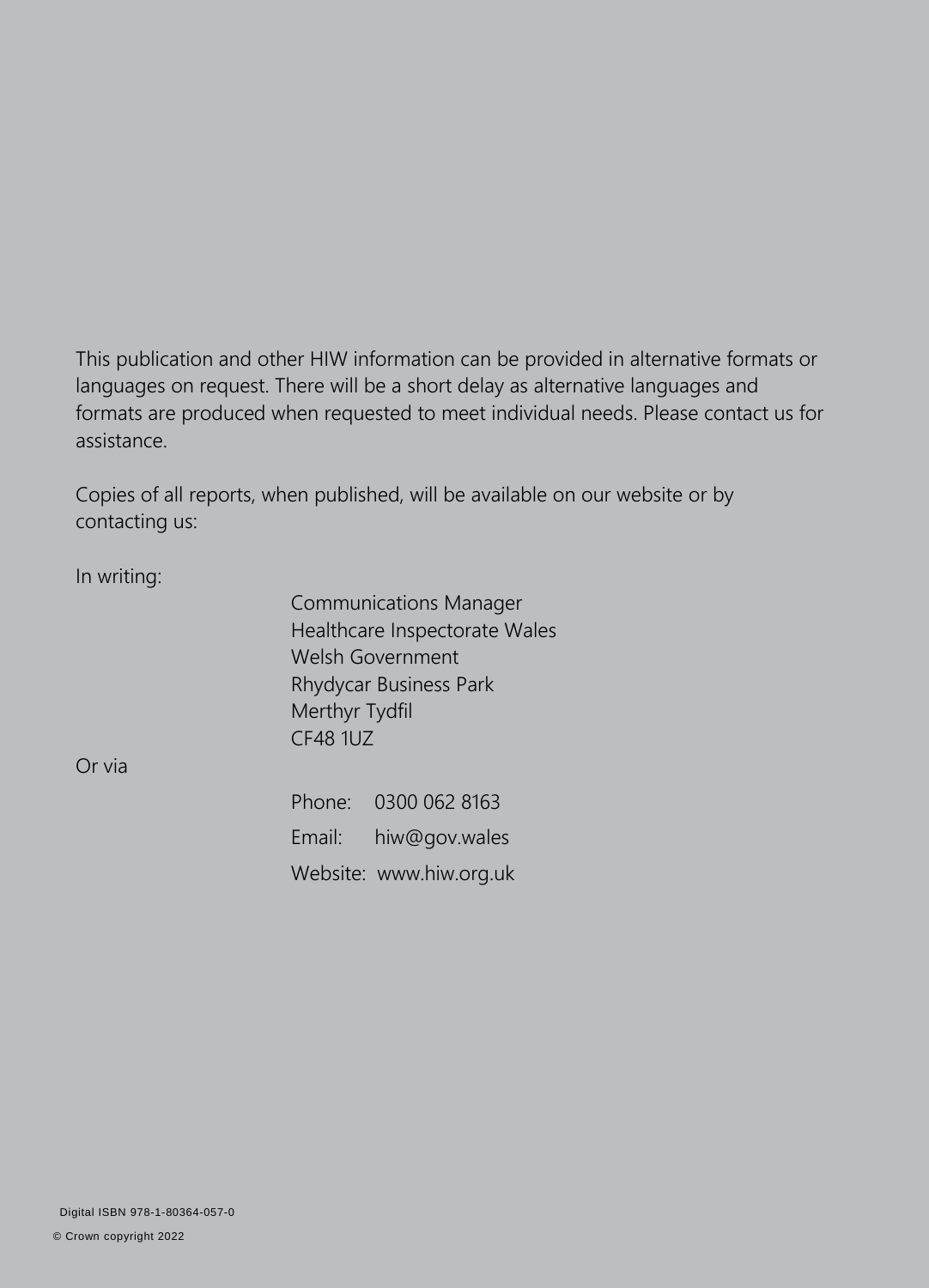## **Quality Check Summary**

## **Our approach**

Healthcare Inspectorate Wales (HIW) undertook a remote quality check of Y Bont Faen Dental Surgery as part of its programme of assurance work. Y Bont Faen Dental Surgery provides services to patients in the Cowbridge area. The practice forms part of dental services provided within the area served by Cardiff and Vale University Health Board. The practice provides a range of NHS and private general dental services.

HIW's quality checks form part of a new tailored approach to assurance and are one of a number of ways in which it examines how healthcare services are meeting the Health and Care Standards 2015 and the Private Dentistry (Wales) Regulations 2017 (and other relevant regulations). Feedback is made available to service representatives at the end of the quality check, in a way which supports learning, development and improvement at both operational and strategic levels.

Quality checks are a snapshot of the standards of care within healthcare services. They are conducted entirely offsite and focus on three key areas; infection prevention and control, governance (specifically around staffing) and the environment of care. The work explores arrangements put in place to protect staff and patients from COVID 19, enabling us provide fast and supportive improvement advice on the safe operation of services during the pandemic. More information on our approach to assurance and inspections can be found [here.](https://hiw.org.uk/covid-19-response-and-our-approach-assurance-and-inspection)

We spoke to both principal dentists, who are also the practice owners, on 10 March 2022, who provided us with information and evidence about their service. We used the following key lines of enquiry:

- What changes have been implemented in light of COVID-19 to ensure infection prevention and control standards are maintained?
- How is the practice ensuring that all patients (including vulnerable/at risk groups) are able to access services appropriately and safely?
- How does the practice meet the needs of Welsh speaking patients when accessing healthcare services in the medium of Welsh?
- How has the practice and the services it provides adapted during COVID-19 pandemic?
- How does the practice ensure that equality and a rights based approach are embedded across the service?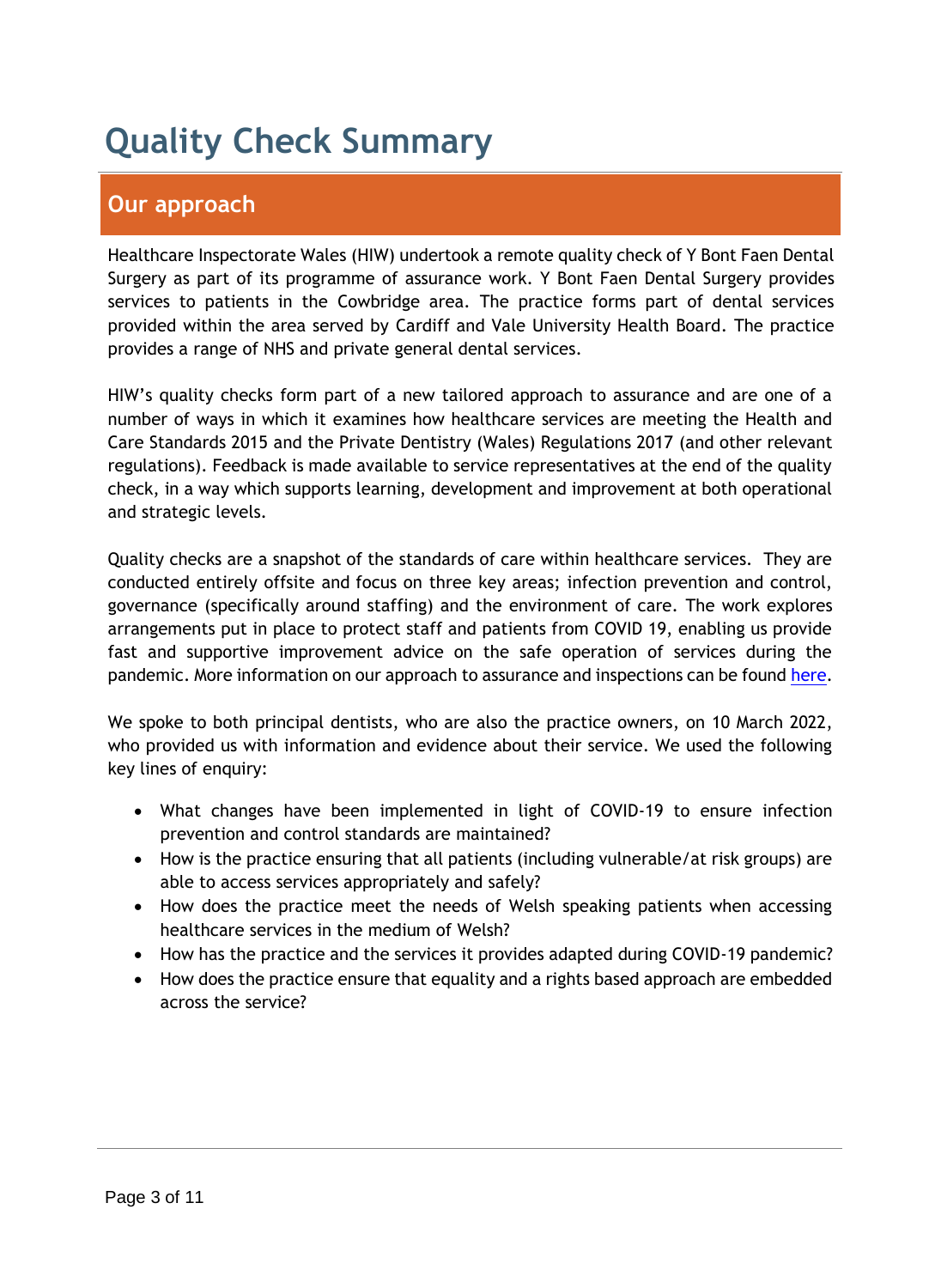## **Environment**

During the quality check, we considered how the service has responded to the challenges presented by COVID-19 and how the service has designed and managed the environment of care to keep it as safe as possible for patients, staff and visitors.

The key documents we reviewed included:

- The practice environment risk assessment
- COVID-19 practice risk assessment.

We also questioned the service representatives on the changes they have made to make sure patients continue to receive care and treatment according to their needs.

#### **The following positive evidence was received:**

We found that the service has conducted relevant risk assessments and updated relevant policies and procedures to meet the additional demands stemming from the COVID-19 pandemic.

We were told that, at the beginning of the COVID-19 pandemic, the practice environment had been assessed to aid and improve infection control. We were told that some areas of the practice had been refurbished and that the following changes were made:

- **Implemented clear desk procedures and unnecessary items were removed from the** surgeries, reception and waiting area
- Extractor fans installed in all surgeries
- Implemented one way system throughout the practice
- Protective glass screen installed at reception
- Social distancing signage displayed
- Hand sanitiser dispensers located at various locations
- Wipeable keyboards.

Any patients who need to see a dentist attend the practice by invitation and pre-booked appointment only. We were informed that staff admitting patients onto the premises wear appropriate personal protective equipment (PPE), and that all patients who require treatment are screened for symptoms of COVID-19.

The principal dentists confirmed that the emergency drugs and equipment are stored securely and in a location making them immediately available in the event of a medical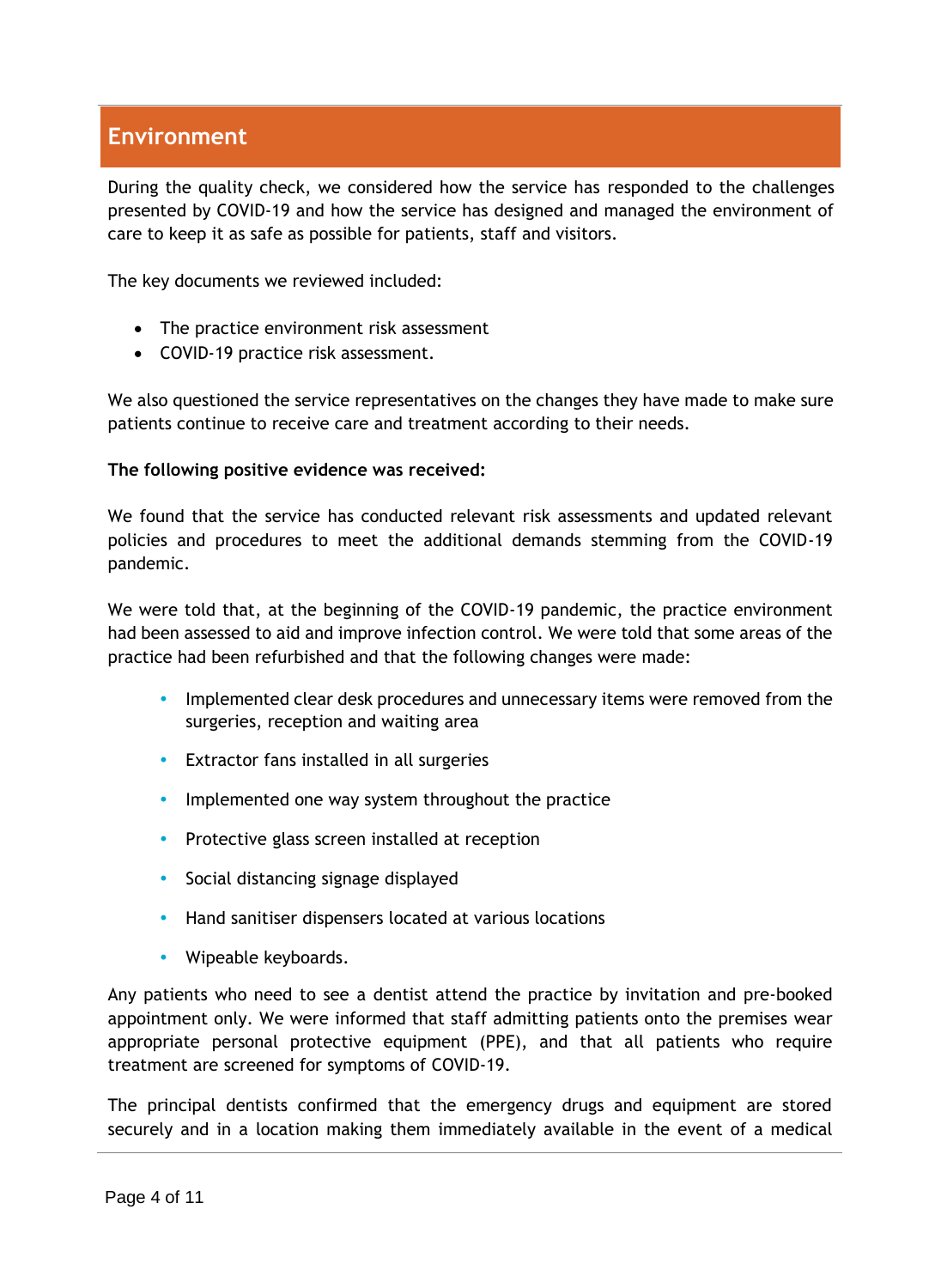emergency (patient collapse) at the practice. It was confirmed that a system was in place to check the equipment and emergency drugs on a weekly basis to ensure they were ready for use in accordance with standards set out by the Resuscitation Council (UK). However, we were told that the expiry dates for the equipment were checked monthly. We informed the practice that the expiry dates for the equipment and the emergency drugs should be checked weekly. We also advised the practice to check the oxygen cylinder and the defibrillator on a daily basis, which the practice agreed to do. We received confirmation immediately following our quality check that the checking of the expiry dates had been added to the weekly checks. We also received confirmation that the oxygen cylinder and the defibrillator had been added to the daily checklist.

We were informed that some leaflets and signs displayed at the practice are bilingual. We were told that the practice is currently arranging for their complaint process and patient information leaflet to be translated and made available bilingually. We were also told that the practice has access to Language Line translation services and some staff at the practice are able to greet patients in Welsh.

Both the practice owners spoke highly of the staff in how they have responded to the needs of the practice, the patients and in supporting each other during the COVID-19 pandemic.

#### **The following areas for improvement were identified:**

We were provided with details of staff training and it was noted that not all staff had received fire safety training. The registered manager must arrange for all staff at the practice to receive fire safety training.

We also recommend that the receptionists undertake training in safeguarding and data protection.

### **Infection prevention and control**

During the quality check, we considered how the service has responded to the challenges presented by COVID-19, and how well it manages and controls the risk of infection to help keep patients, visitors and staff safe.

The key documents we reviewed included:

- The most recent Welsh Health Technical Manual (WHTM) 01-05<sup>1</sup> decontamination audit
- Cleaning policy
- Surgery cleaning schedules
- Records of daily checks of autoclaves

 $\overline{a}$ <sup>1</sup> WHTM 01-05 includes information on an audit of compliance with decontamination. The audit has been developed by dentists in Wales and is supported by the Dental Section, HEIW.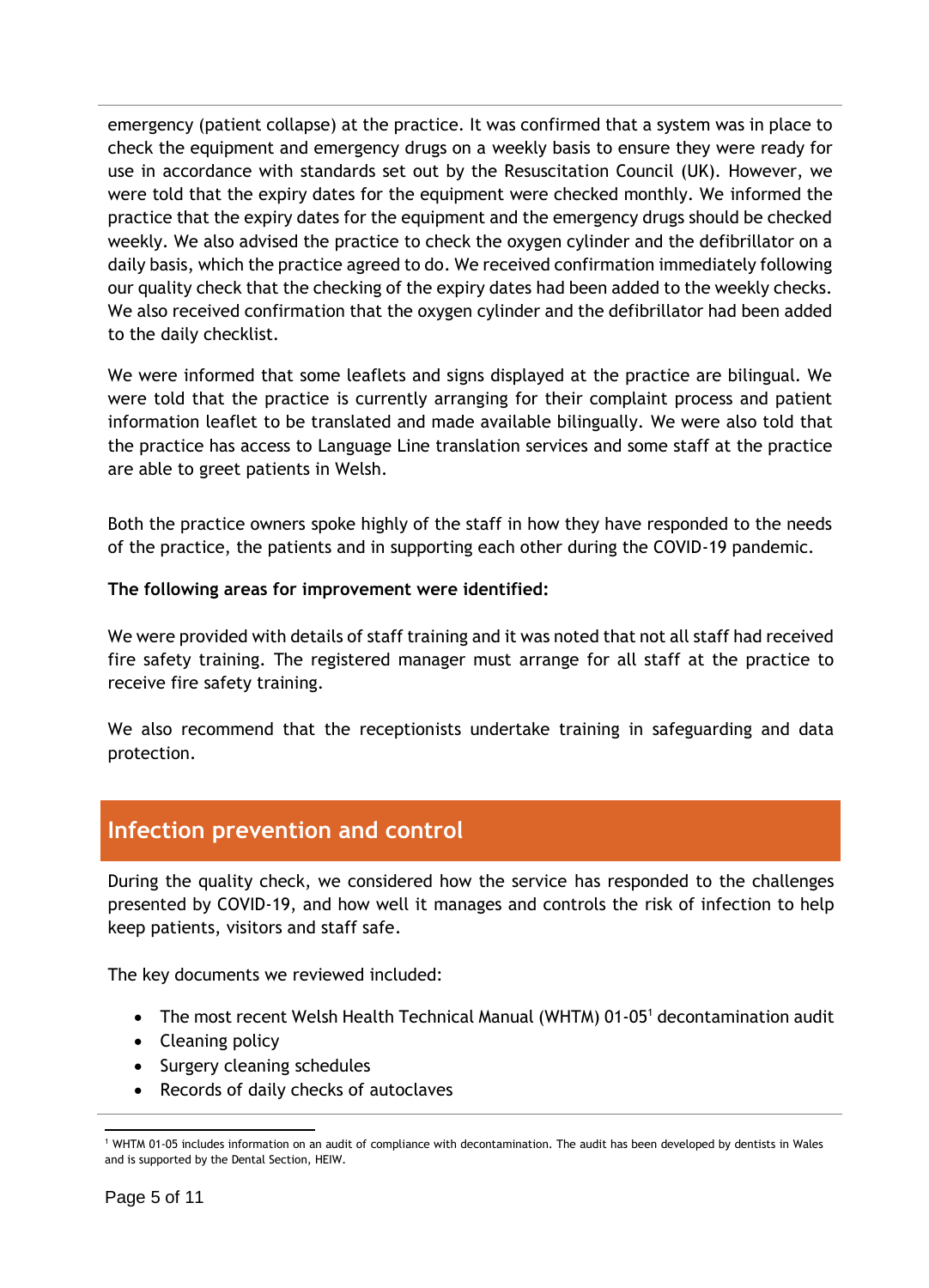Records of daily checks of ultrasonic bath.

#### **The following positive evidence was received:**

The principal dentists confirmed that all staff have a clear understanding of the latest guidance for the dental management of patients in Wales during COVID-19 pandemic recovery<sup>2</sup>. The guidance is intended for use by all general dental care settings in Wales.

It was confirmed that all staff have received regular COVID-19 updates via a dedicated WhatsApp<sup>3</sup> group, by email and discussed at team meetings. Regular communication has ensured everyone has up to date advice and guidance on COVID-19.

We were also told that all staff who are required to use filtering face pieces 3 (FFP3)<sup>4</sup> masks have been fit tested to ensure the mask fits properly and will offer adequate protection.

It was confirmed that all staff have received a detailed COVID-19 risk assessment<sup>5</sup> to assess the personal risks of continuing to carry out their role during the COVID-19 pandemic.

We saw that an infection control audit has been completed using recognised audit tools, including the Health Education and Improvement Wales<sup>6</sup> audit tool which is aligned to the Welsh Health Technical Memorandum (WHTM) 01-05 guidance. We recognised this as good practice due to the comprehensive scope of the audit. We saw evidence that the resulting action plan was in place and being monitored.

We saw that the practice has a daily maintenance programme for checking the sterilisation equipment. A logbook was in place for the autoclave<sup>7</sup> and the ultrasonic bath<sup>8</sup> evidencing that the start and end of the day safety checks were taking place.

We were told that the use of PPE has been optimised with adequate stocks sourced and monitored on a weekly basis by the dental nurse and ordered by one of the principal dentists.

We saw that cleaning schedules for the surgeries are in place and daily checklists were being maintained.

#### **No areas for improvements were identified.**

 $\overline{a}$ <sup>2</sup> [Dental management of patients during COVID-19 recovery | GOV.WALES.](https://gov.wales/dental-management-patients-during-covid-19-recovery)

<sup>&</sup>lt;sup>3</sup> WhatsApp Messenger is a cross-platform instant messaging application that allows iPhone, BlackBerry, Android, Windows Phone and Nokia smartphone users to exchange text, image, video and audio messages for free. In addition to basic messaging, WhatsApp provides group chat and location sharing options.

<sup>4</sup> FFP3 respirators are designed to protect the wearer from breathing in small airborne particles which might contain viruses.

<sup>&</sup>lt;sup>5</sup> This Risk Assessment Tool has been developed to help people working in the NHS and Social Care in Wales to see if they are at higher risk of developing more serious symptoms if they come into contact with the COVID-19 virus.

<sup>6</sup> Health Education and Improvement Wales (HEIW) is dedicated to transforming the workforce for a healthier Wales. They are a Special Health Authority within NHS Wales and sit alongside Health Boards and Trusts.

 $<sup>7</sup>$  Autoclaves are items of equipment that are used in dental practices to sterilize all of the instruments and all of the materials used in</sup> professional procedures.

<sup>&</sup>lt;sup>8</sup> Ultrasonic cleaner removes bioburden by using sound waves generated by electrical energy. As the sound waves move through the liquid cleaning solution, they cause the formation and bursting of millions of small bubbles.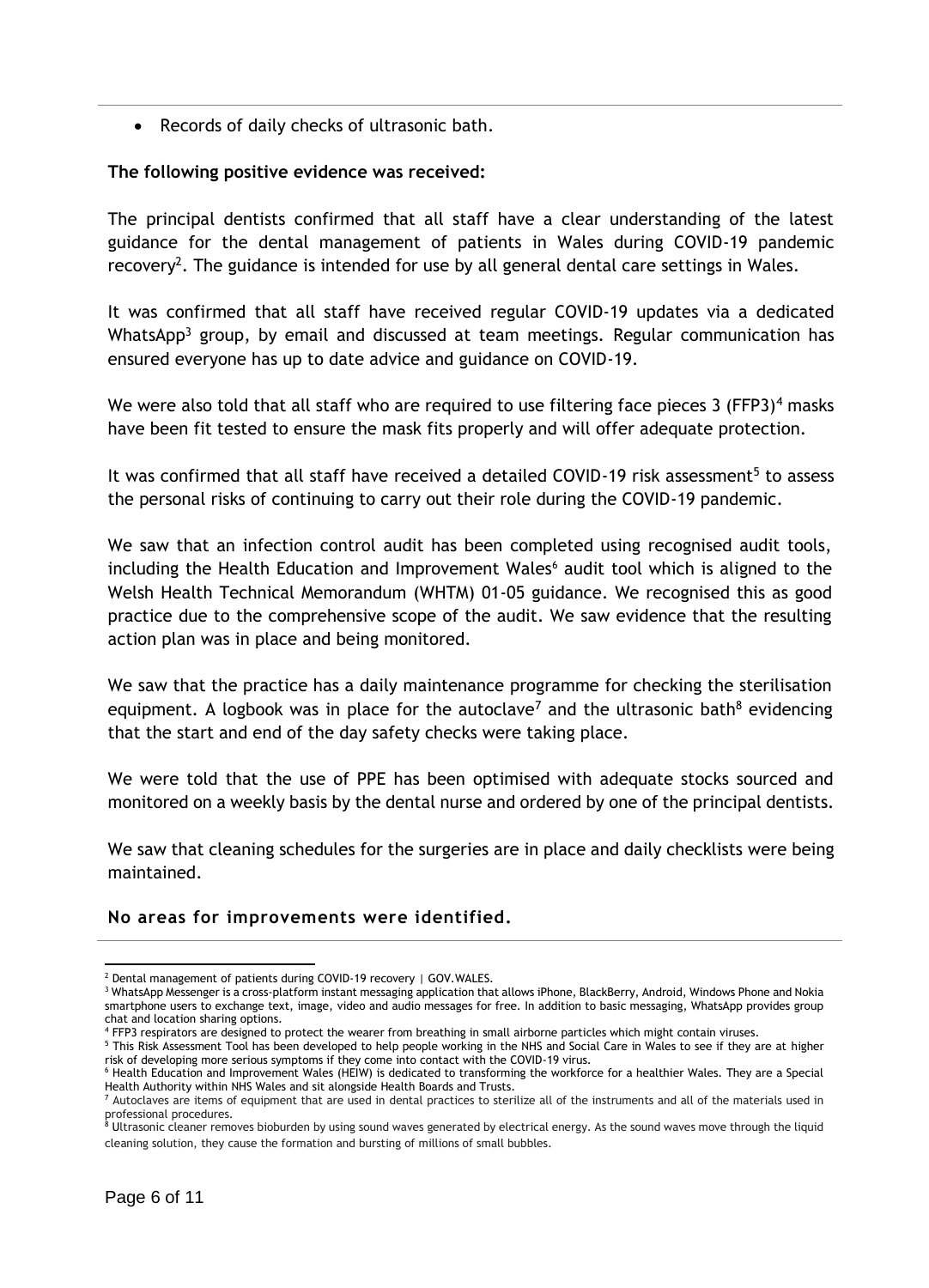## **Governance / Staffing**

As part of this standard, HIW questioned the service representatives about how, in the light of the impact of COVID-19, they have adapted their service. We explored whether management arrangements ensure that staff are suitable in their roles and are appropriately trained in order to provide safe and effective care.

The key documents we reviewed included:

- Statement of Purpose
- Patient Information Leaflet
- Ionising Radiation (Medical Exposure) Regulations (IRMER) audit
- Record card audit
- Informed consent policies / procedures
- COVID-19 policy
- Business continuity plan
- Mandatory training completion rates for all staff.

#### **The following positive evidence was received:**

One of the owners / principal dentists of Y Bont Faen Dental Surgery is the registered manager<sup>9</sup> and the nominated responsible individual<sup>10</sup>.

We were provided with a copy of the statement of purpose and patient information leaflet which included relevant information about the services being offered.

It was evident that the practice was seeking to continuously improve the service provided to patients. We were provided with copies of relevant audits that had recently been completed, such as cross infection, clinical notes and X-rays. All audits had been completed and, where required, an action plan developed and maintained.

We were provided with a sample of the practice's policies and procedures. We saw that these had been reviewed during the year and we also saw that they contained a review date.

We saw that the practice had a business continuity plan in place to ensure continuity of service provision and safe care to patients during the pandemic.

<sup>&</sup>lt;sup>9</sup> "registered manager" means a person who is registered under Part 2 of the Private Dentistry (Wales) Regulations 2017 as the manager of a private dental practice

<sup>&</sup>lt;sup>10</sup> "responsible individual" means an individual who is the director, manager, secretary or other officer of the organisation and is responsible for supervising the management of a private dental practice (Private Dentistry regulations 2017)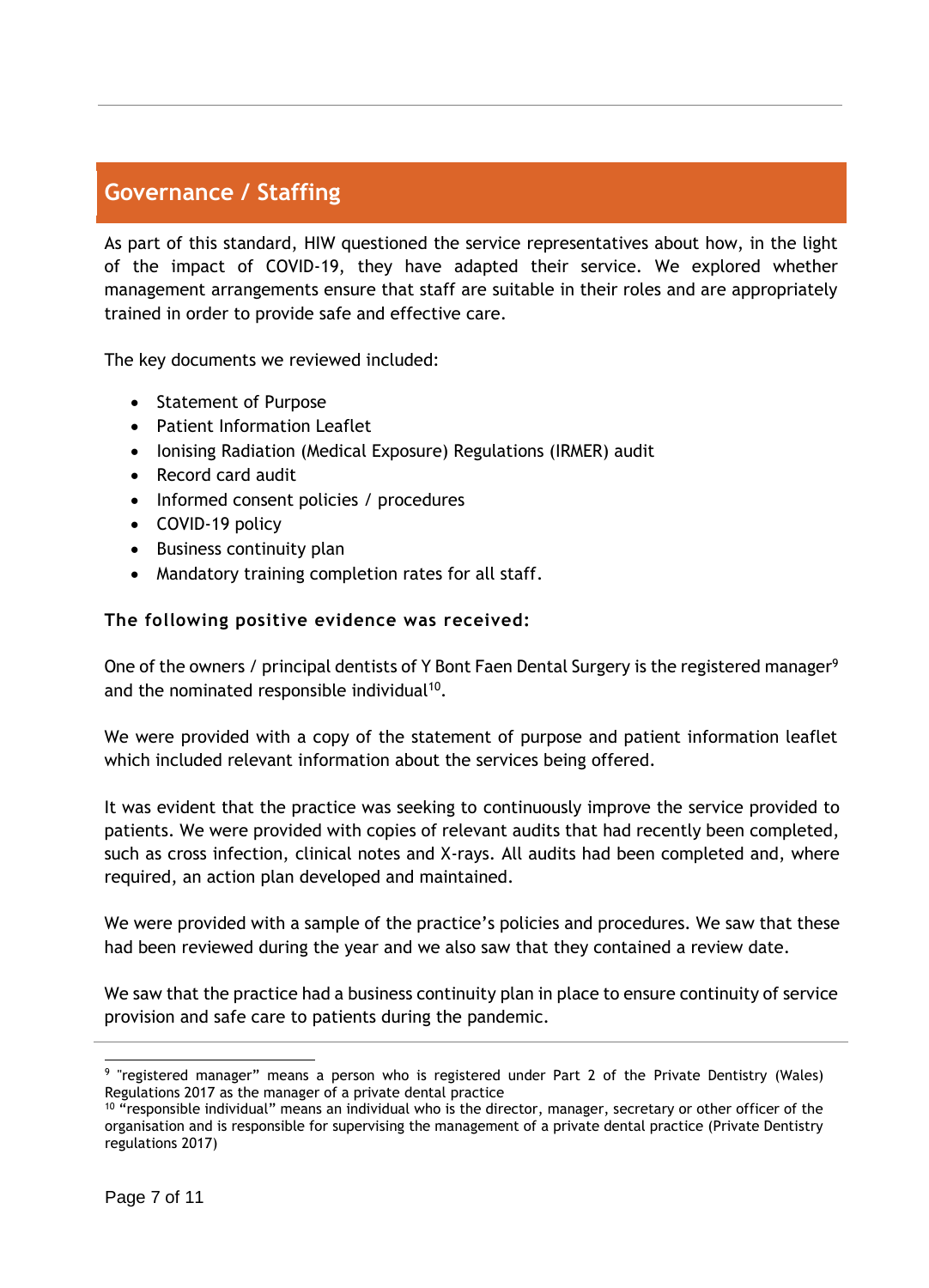#### **The following areas for improvement were identified:**

We were provided with mandatory training statistics for the clinical team which showed an overall compliance rate of 69%. The principal dentists informed us that plans are in place for staff to renew any outstanding training over the next month. We were told that there was no current system in place to monitor overall training compliance. The principal dentists confirmed that arrangements will be put in place to ensure that mandatory training data is reviewed regularly.

We received evidence immediately following our quality check that a training matrix has been developed to ensure all staff members renew their training in a timely way.

The registered manager must provide HIW with updates in relation to the mandatory training completion rates within three months of this quality check.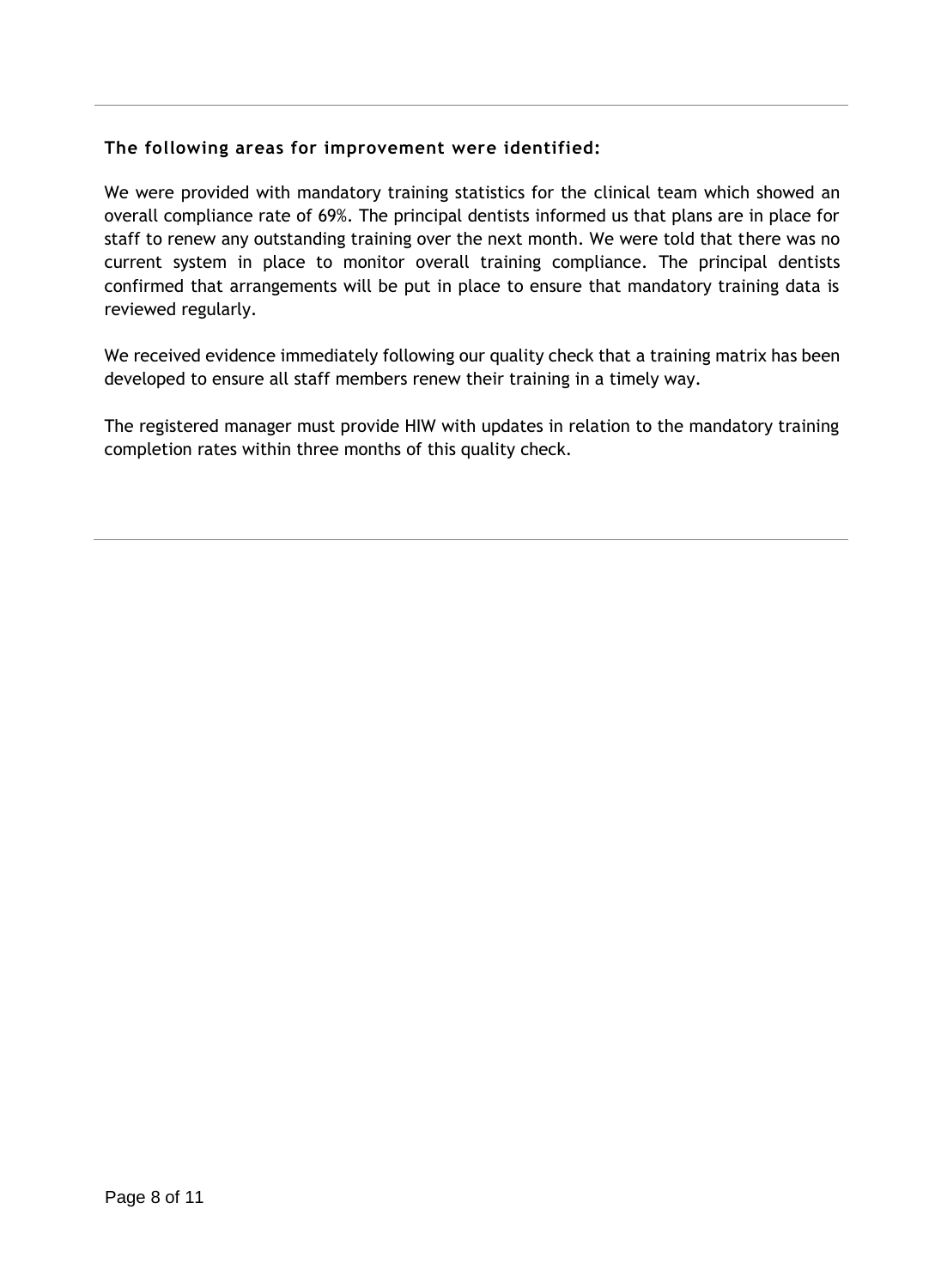## **What next?**

Where we have identified areas for improvements during our quality check and require the service to tell us about the actions taken to address these, an improvement plan providing details will be provided at the end of this quality check summary.

Where an improvement plan is required, it should:

- Ensure actions taken in response to the issues identified are specific, measurable, achievable, realistic and timed
- Include enough detail to provide HIW and the public with assurance that the areas for improvements identified will be sufficiently addressed
- Ensure required evidence against stated actions is provided to HIW within three months of the quality check.

As a result of the findings from this quality check, the service should:

- Ensure that the areas for improvements are not systemic across other areas within the wider organisation
- Provide HIW with updates where actions remain outstanding and/or in progress, to confirm when these have been addressed.

The improvement plan, once agreed, will be published on HIW's website.

If no areas for improvement were identified during this quality check, an improvement plan will not be required, and only the quality check summary report will be published on HIW's website.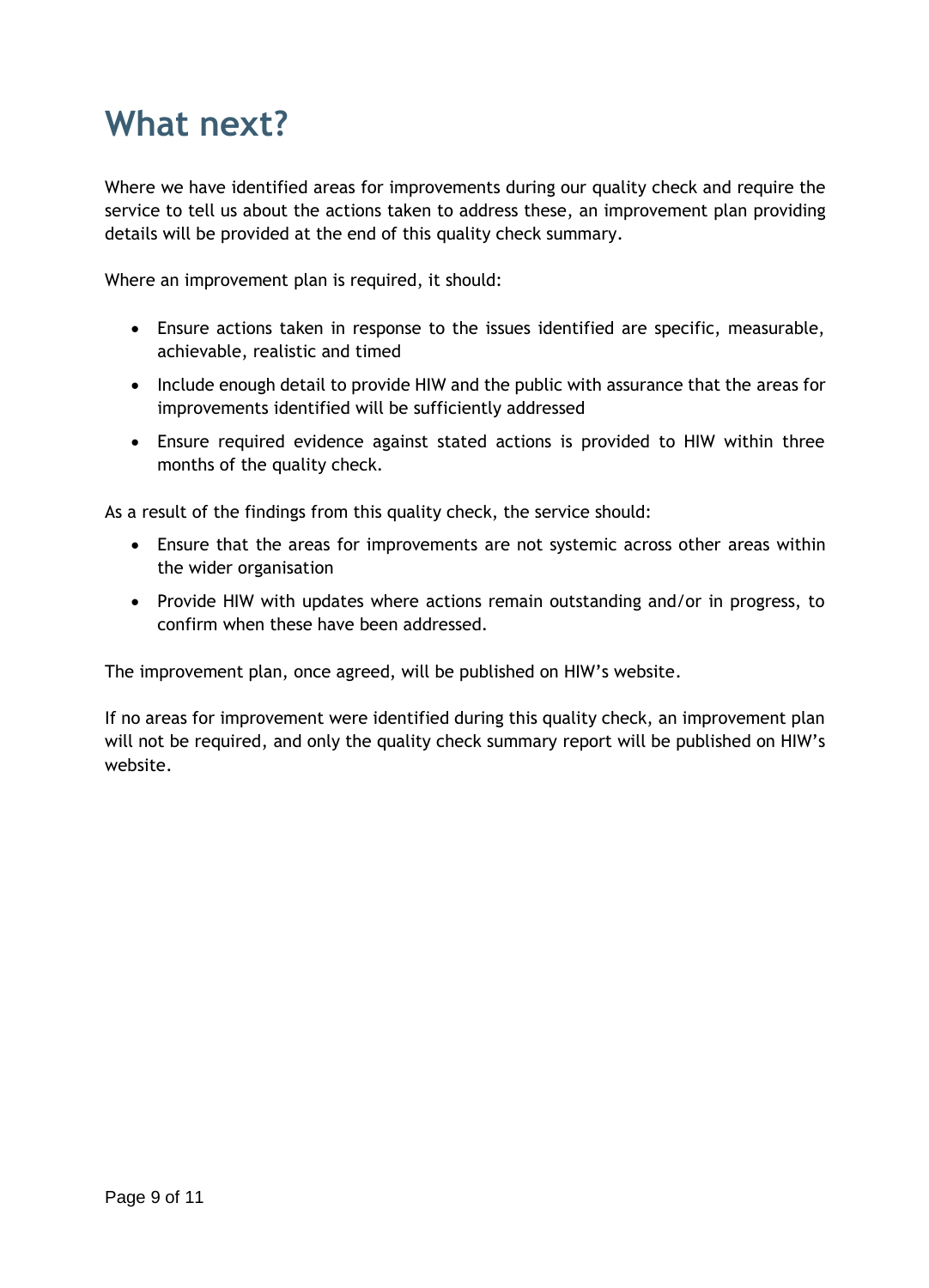## **Improvement plan**

### **Setting: Y Bont Faen Dental Surgery**

### **Date of activity: 10 March 2022**

The table below includes improvements identified during the Quality Check, where we require the service to complete an improvement plan telling us about the actions they are taking to address these areas.

Please note, all actions are expected to be complete within three months of the Quality Check and the final version of the Improvement Plan is to be submitted via Objective Connect once complete.

| <b>Reference</b><br><b>Number</b> | <b>Improvement needed</b>                                                                                                                                                                                                   | Standard/<br><b>Regulation</b>                                                                    | <b>Service Action</b>                                                                                                                                                                                                                                                                                                                      | <b>Responsible</b><br><b>Officer</b> | Timescale                 |
|-----------------------------------|-----------------------------------------------------------------------------------------------------------------------------------------------------------------------------------------------------------------------------|---------------------------------------------------------------------------------------------------|--------------------------------------------------------------------------------------------------------------------------------------------------------------------------------------------------------------------------------------------------------------------------------------------------------------------------------------------|--------------------------------------|---------------------------|
|                                   | The registered<br>manager<br>must<br>arrange for all staff at the practice<br>to receive fire safety training.<br>also recommend that the<br>We<br>receptionists undertake training in<br>safeguarding and data protection. | Standard 7.1<br>Workforce.<br><b>Regulation 22</b><br>$(3)$ (c) and<br>Regulation 14<br>$(1)$ (b) | Nathan Welch signposted staff   Lara Welch<br>to where fire safety training<br>could be completed online. The<br>staff then all completed the<br>training and provided Lara<br>Welch with their certificate.<br>The training matrix was then<br>updated.<br>staff<br>completed<br>will<br>All<br>safeguarding and GDPR training<br>online. |                                      | By 12 <sup>th</sup> April |
| $\overline{2}$                    | The<br>registered<br>manager<br>must<br>provide HIW with updates<br>in<br>relation to the mandatory training<br>completion<br>rates<br>within<br>three                                                                      | Standard 7.1<br>Workforce.<br>Regulation 17                                                       | New training matrix made so we<br>can log all staff training dates<br>and will be checked monthly to<br>ensure all compliant.<br>This will be sent to HIW to show                                                                                                                                                                          | Lara Welch                           | By 1 <sup>st</sup> May    |